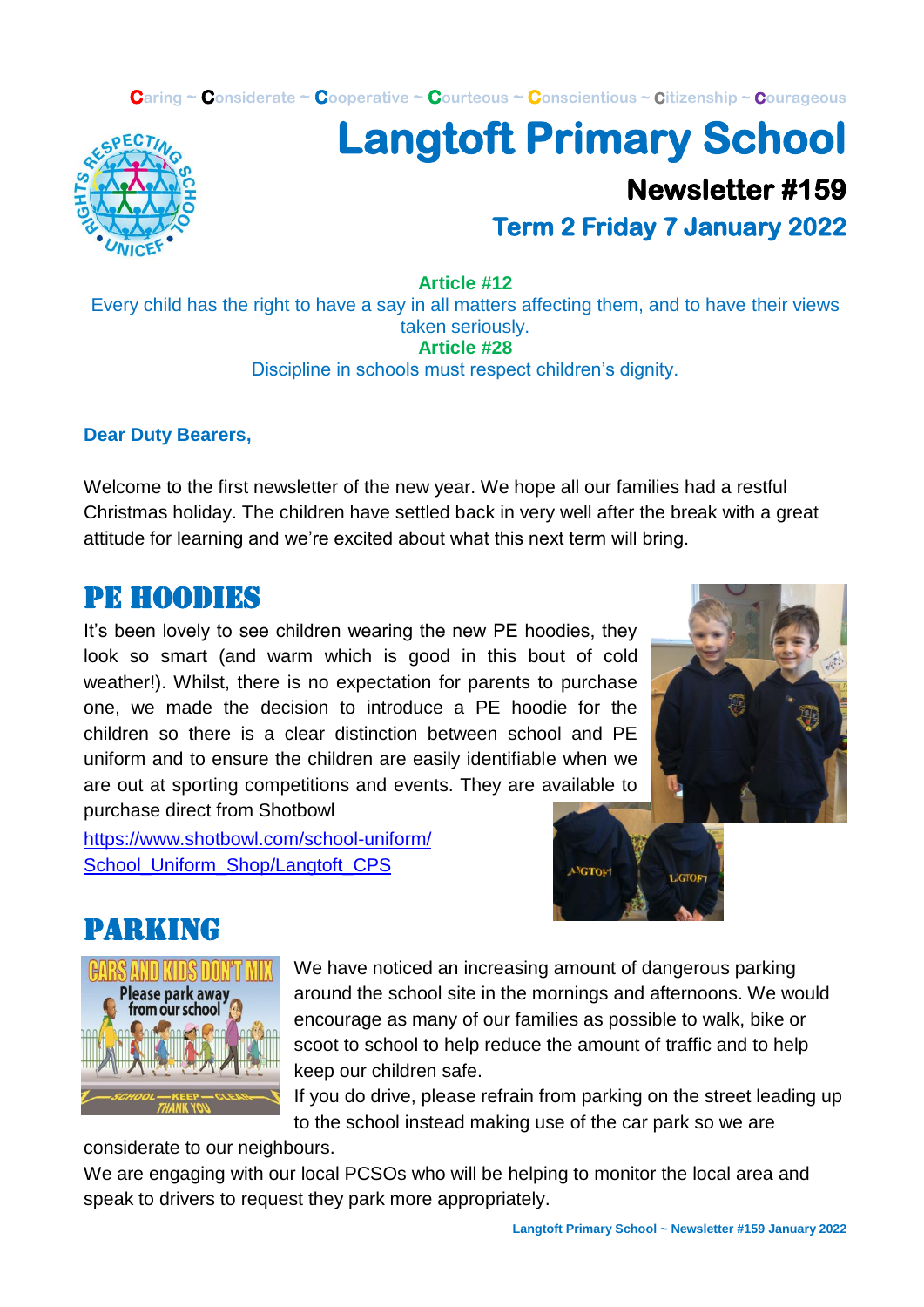### Warm clothing

In line with the current Covid guidelines, we need to ensure all the classrooms are well ventilated by opening the windows and doors. Bearing in mind the cold weather currently, we try to ensure that we have a balance of ventilation while keeping the classroom at a suitable and comfortable temperature. However, if your child does feel the cold, we would encourage them to wear an additional layer underneath their school uniform such as a vest or long-sleeve top under their T-shirt, tights underneath trousers etc.

### Behaviour policy

We are currently working with the children on our approach to behaviour and our policy to ensure we have a consistent and fair approach across school that focuses on the positives and also celebrates children's achievements. School Council will be leading the way on creating our Golden School Rules that link with our core values and the 7Cs. We will be sharing information with parents in the coming weeks.

### Pshe policy survey

Thank you for those who took the time to complete the survey regarding our new PSHE (including Relationships and Sex Education) policy. There were no suggested changes to our policy and the most important areas highlighted to be taught were puberty, consent and relationships for all ages as appropriate plus safeguarding and acceptance of oneself.

Over the coming term we will be publish further information on possible parental workshops about how puberty and human reproduction is covered in school.

### THE GOLDEN BOOK OF GREATNESS **DECEMBER 2021**

| <b>Entrants into The Golden Book of Greatness in December were:</b> |                |                  |          |  |
|---------------------------------------------------------------------|----------------|------------------|----------|--|
| Jocelyn B                                                           | Alfie W        | <b>Emily B</b>   | Aydan F  |  |
| Freya S                                                             | <b>Felix H</b> | <b>Charlie G</b> | Maisie M |  |
| Elizah D                                                            |                |                  |          |  |

### WRITERS OF THE WEEK

There are have been many wonderful examples of writing each week from across the school. Each Writer of the Week's work continues to be displayed for everyone to see. Our Writers of the Week from December are: Lucy T, Felix H, Ellie B, Robyn G, Freddie B, Rafe B, Isla G, Rosie M, James S, Ted M, Archie R, William D, Robin G, Aydan F.

With best wishes,

**Mrs B Wood Headteacher**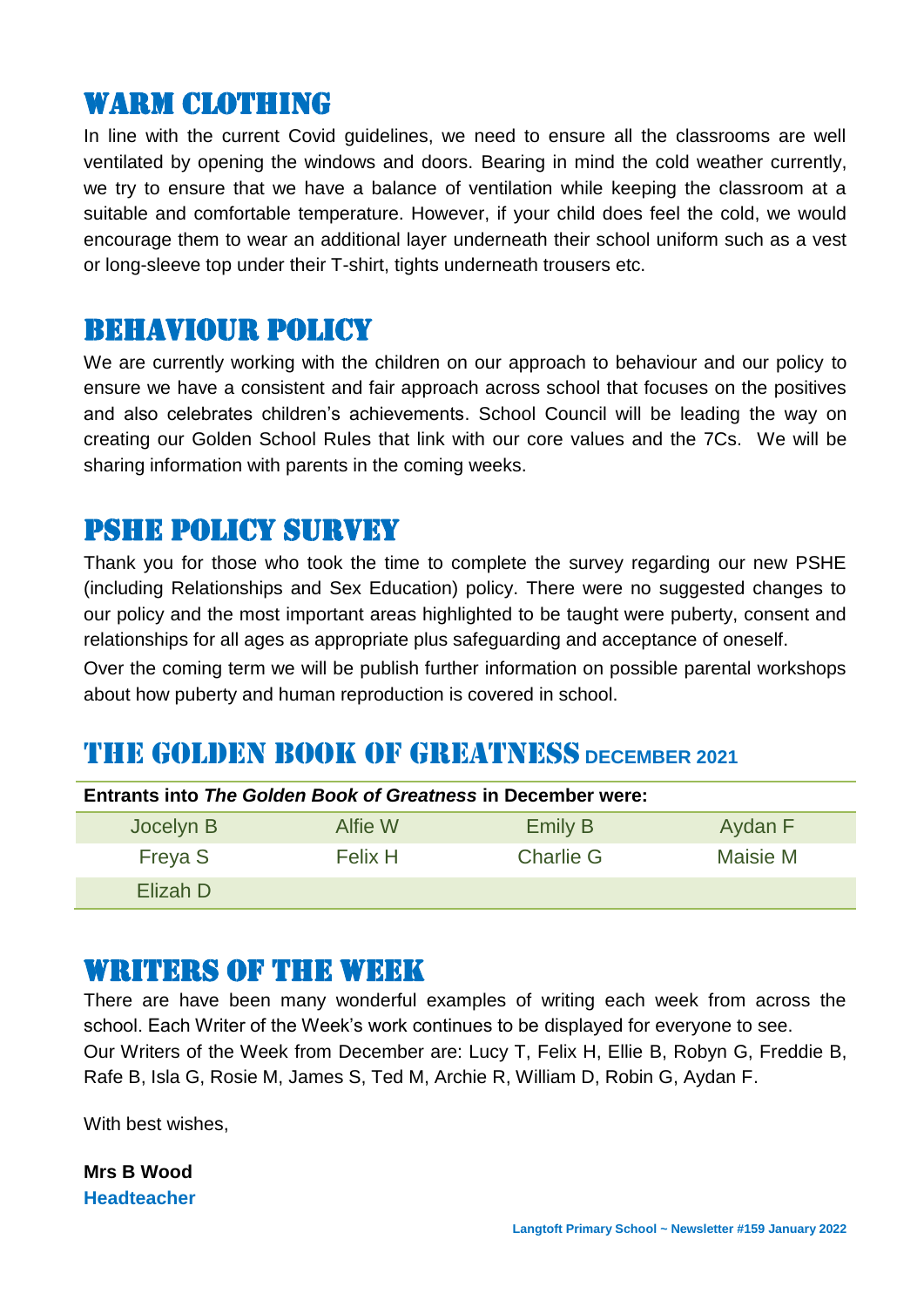# Class updates

**For week commencing 10th January 2022. Please find information about what each class are learning next week.** 

### Foundation stage

This week are starting our Traditional Tales topic. We will be focussing on The Gingerbread Man this week and the children will listen to various versions of the story. The children will retell the story using puppets, make Gingerbread Men using playdough and create a boat for him to cross the river. Please could you send in some of your recycling for the children to use (boxes, tubs, etc).

In phonics the children will continue to consolidate their learning. There is information in the Foundation Stage newsletter being sent out today about reading books and ditty sheets.

In maths the children continue to learn about the composition of 5 (2 groups and 3 groups e.g.  $3+2=$ 5, 3+1+1=5). They will also compare amounts using the vocabulary of more, fewer and equal.

### YEAR 1

It has been fantastic that all the children in Year 1 have returned to school enthusiastic and eager to learn after their Christmas break. Next week we are going be working on addition with numbers up to 20. In Science we are going to be learning about the different properties of materials and in History we are going to be comparing modern toys and toys from the past. In English we are going to continue our writing journey using the story Dogger by Shirley Hughes.

### YEAR 2

In English we have been learning about the features of non-chronological reports. Next week, we will start to write our own reports all about the dragons that we have created. We will also learn how to use apostrophes for possession.

In maths, we will continue to learn about division. We have learnt how to divide by sharing and by grouping. We will focus on dividing by 2, 5 and 10 and develop our understanding of odd and even numbers. You may wish to practise dividing at home, remembering that each group must be equal.

Our science unit this term is about animals, including humans and next week we will be learning about the human life cycle and what each stage is like. In geography, we will be finding out more about China and learning about the physical and human features in the country.

### YEAR 3

Next week in Year 3 the children will be continuing their work on playscripts in their English lessons. They will be moving on to write their own. In Maths, their focus is on Multiplication and Division. Year 3s topic work will involve looking at healthy nutrition, further exploring the Amazon Rainforest and our new unit in music which is called Three Little Birds. We will be continuing with dance and tag rugby in PE. A busy week!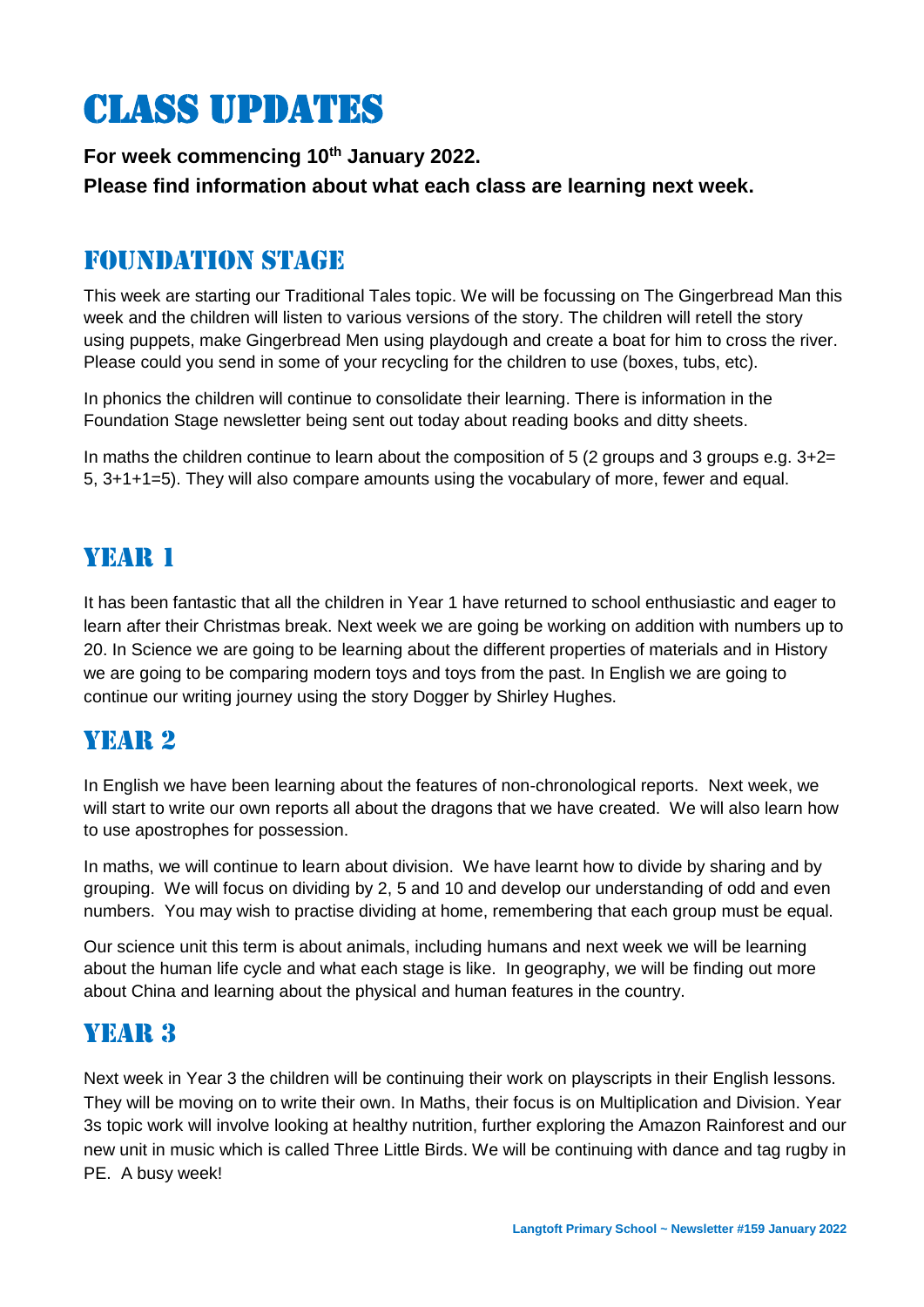### YEAR 4

In Year 4 this week we shall be working on multiplication and division facts of the 6, 7 and 9 times table. We will begin practically by representing these times tables with manipulatives before moving onto using more abstract methods. We aim to gain a better understanding of these times table facts so that we can then apply that knowledge and understanding to problem solving situations. In English, we are going to continue working on explanation texts. Last week, we reminded ourselves of the key features and compared many examples of explanation texts. We are going to plan and write our own pieces based upon our science topic – electricity.

This term sees the introduction of our new topic, 'High Voltage'. We are going to be learning about inventors and inventions that have helped shape our modern world. We will be drawing light bulbs in art sessions this week with a focus of understanding light and shading techniques. On Wednesday, we shall be recording our first attempt at our new song 'Stop!' in music. Year 4 have been extremely enthusiastic about our new genre of grime and rap. Definitely one to look out for in our Seesaw posts.

### YEAR 5

In maths, building on times tables knowledge, we will find multiples of whole numbers, building multiples of numbers using concrete and pictorial representations, e.g.: an array.

In English, we continue with our focus upon NACA / NASA. Firstly, revising features and structure of non-chronological reports, we then work towards presenting our facts using this text type.

Can you name the planets? Do you know the order of the planets? In science, we shall learn about the eight planets within our solar system.

In art, we experiment with techniques in sketchbooks to see what works and what doesn't. We shall begin by looking at a range of images of the universe and discuss how we might recreate these using art skills and knowledge.

In music, we shall be starting our new unit on pop ballads and in PSHE, we will be looking at cultural differences and exploring ways to celebrate and embrace them.

In RE, we shall revisit the concept of dharma (a person's duty to fulfil) and identify how it relates to the cycle of life (samsara) and the concept of karma (action).

Dance on Tuesday sees us creating a dance using a random structure and performing the actions showing quality and control while outdoor tag rugby on Wednesday sees us developing skill in using the 'forward pass' and 'offside' rules.

### YEAR **6**

This week in Year 6, we will continue to extend our understanding of decimals. We will focus on multiplying and dividing decimals by 10, 100 and 1000 and multiplying and dividing decimals by integers. In English, with a focus on our key text, 'The Highwayman' by Alfred Noyes, we will unpick the structure of the poem and learn how authors use figurative language to develop setting and character. We will explore our new topic, 'Crime and punishment', considering changes in Britain since 1066. We will focus on chronology and selecting appropriate sources to support our enquiry. Everyone loved our yoga session last week and we will further our practice to improve well-being, centred around 'body, mind and breath.' In art, we will ask the question, 'Is graffiti art or vandalism?' This will provide a stimulus for independent pieces over the next few weeks.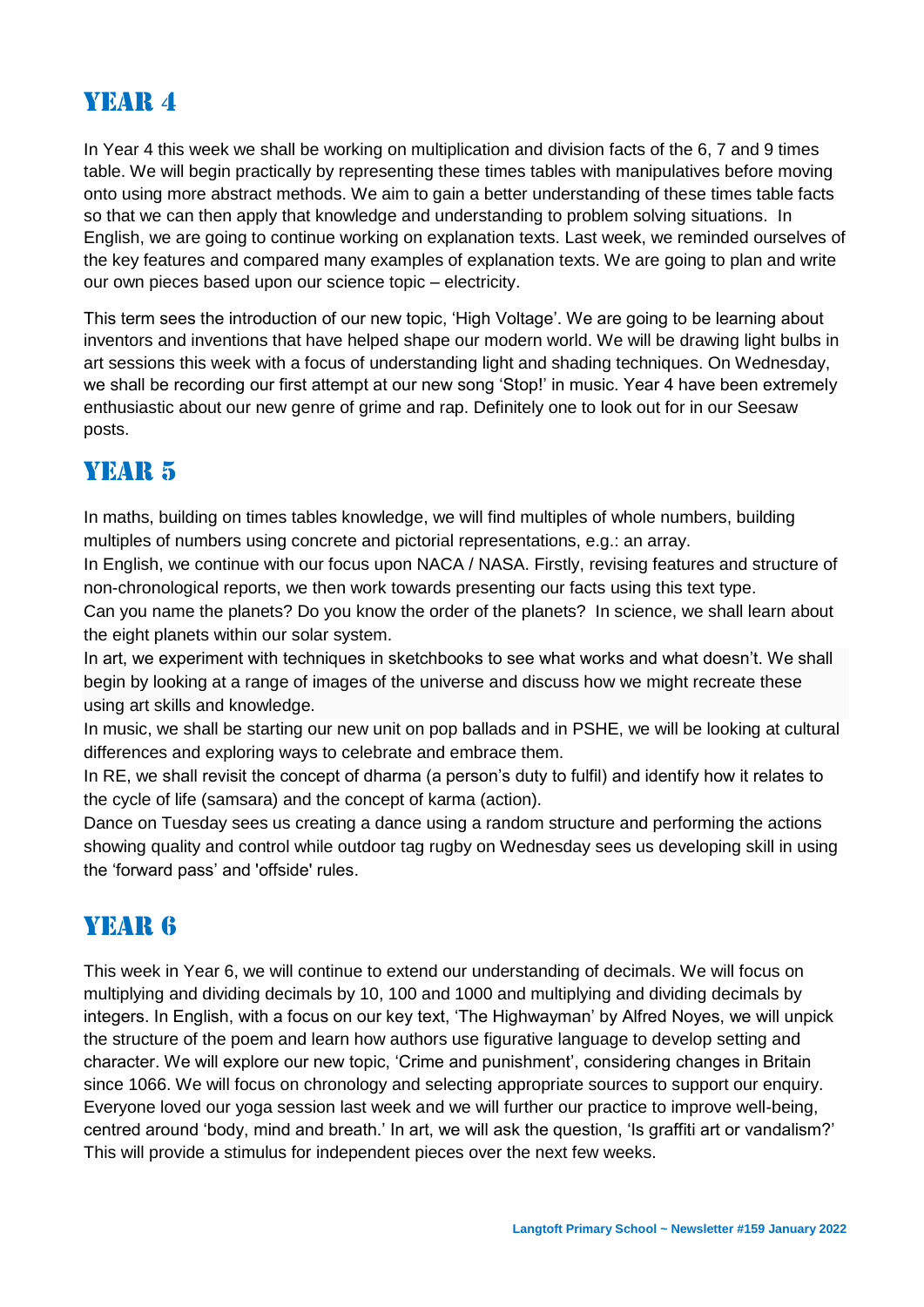### **2021/2022**

| ZUZ IIZUZZ                                                                                                     |                                                |  |  |  |
|----------------------------------------------------------------------------------------------------------------|------------------------------------------------|--|--|--|
| <b>JANUARY</b>                                                                                                 |                                                |  |  |  |
| <b>Term 3 begins</b>                                                                                           | <b>Tuesday 4 January 2022</b>                  |  |  |  |
| <b>School Games Boccia</b>                                                                                     | Tuesday 18 January                             |  |  |  |
| Year 1 Toys from the Past (visit from<br>The Peterborough Museum)                                              | Tuesday 25 January                             |  |  |  |
| Year 5 Space Centre trip                                                                                       | Tuesday 25 January                             |  |  |  |
| <b>School Games Volleyball</b>                                                                                 | Wednesday 26 January                           |  |  |  |
| <b>FEBRUARY</b>                                                                                                |                                                |  |  |  |
| Parent/Teacher consultations                                                                                   | Tuesday 8 February and Thursday 10<br>February |  |  |  |
| <b>School Games Penathlon</b>                                                                                  | <b>Wednesday 9 February</b>                    |  |  |  |
| Term 3 ends                                                                                                    | <b>Friday 11 February</b>                      |  |  |  |
| <b>Term 4 begins</b>                                                                                           | <b>Monday 21 February</b>                      |  |  |  |
| <b>MARCH</b>                                                                                                   |                                                |  |  |  |
| World Book Day                                                                                                 | Thursday 3 March                               |  |  |  |
| <b>Progress Review Meetings with</b><br>parents of children with special<br>educational needs and disabilities | Thursday 17 March                              |  |  |  |
| Comic Relief - Red Nose Day                                                                                    | Friday 18 March                                |  |  |  |
| School Games Hockey (Year 5 & 6)                                                                               | Tuesday 22 March                               |  |  |  |
| Y1 Visit to The Peterborough Museum<br>(Edith Cavell and other Past Lives)                                     | Tuesday 22 March                               |  |  |  |
| <b>Progress Review Meetings with</b><br>parents of children for whom the<br>school receives Pupil Premium      | Thursday 24 March                              |  |  |  |
| School Games Trigolf (Year 3 & 4)                                                                              | Wednesday 30 March                             |  |  |  |
| <b>Y5 Ironbridge Residential</b>                                                                               | Tuesday 29 March to Thursday 31 March          |  |  |  |
| <b>APRIL</b>                                                                                                   |                                                |  |  |  |
| Term 4 ends                                                                                                    | <b>Thursday 31 March</b>                       |  |  |  |
| Term 5 begins                                                                                                  | <b>Tuesday 19 April</b>                        |  |  |  |
| <b>Y4 Stibbington Residential</b>                                                                              | Wednesday 20 April to Friday 22 April          |  |  |  |